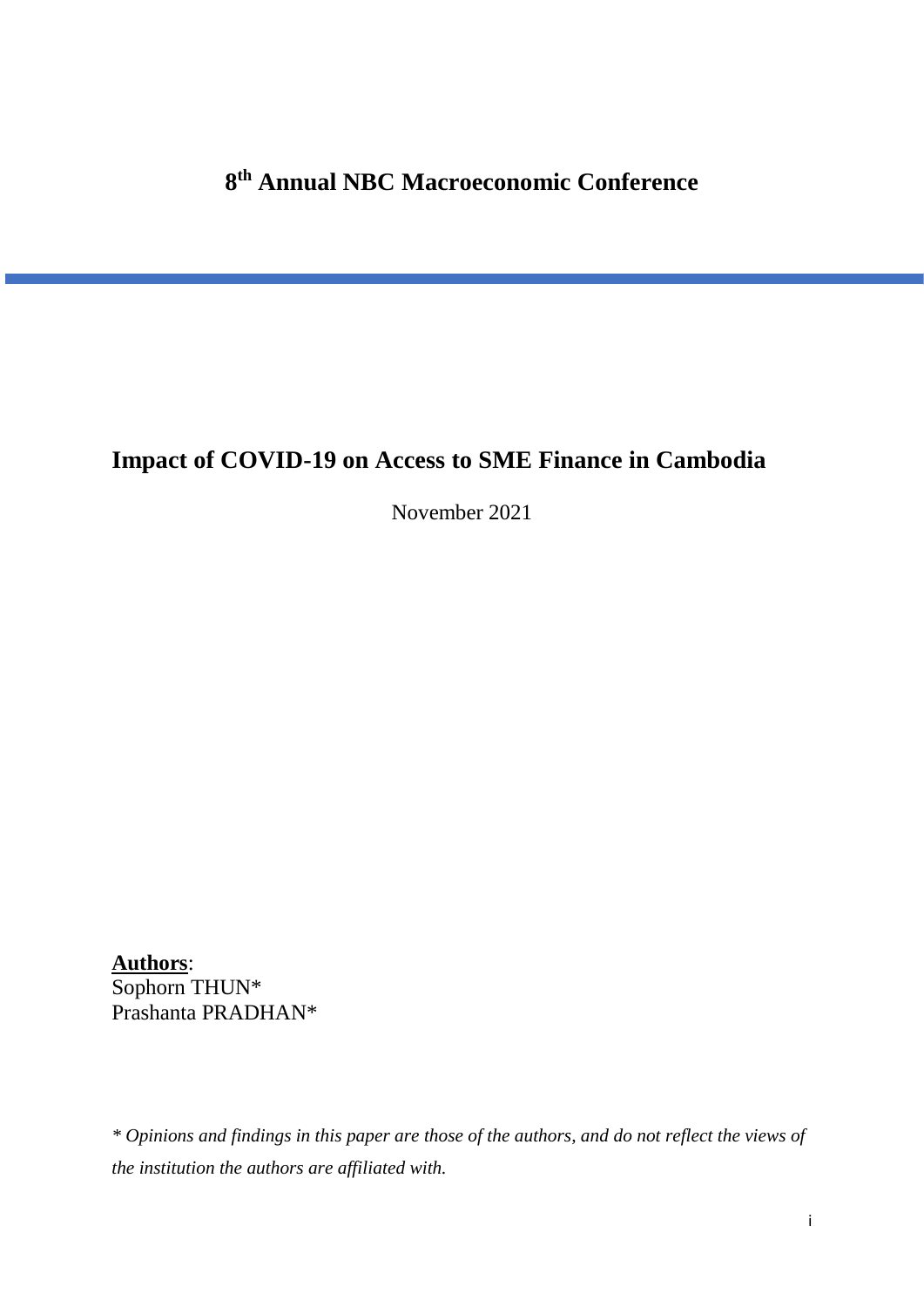#### **Abstract**

The significant contribution of SMEs to Cambodia's social and economic development is undeniable. Yet, pressing challenges, including getting access to finance, limit SMEs' potentials in contributing to job creation and poverty alleviation for the country. Covid-19 made the challenge even harder to be addressed as all relevant stakeholders have been either directly or indirectly impacted. Despite SMEs' important role in Cambodia economy and increasing recognition of their struggles during the pandemic, research about Covid-19 impacts on them is immensely marginal. Thus, this paper, firstly, aims to examine the impacts of Covid-19 on demand and supply of credit to consumer businesses (SMEs) in Cambodia. Secondly, the paper aims to review relevant research and initiatives to support SMEs access to finance, and provides preliminary recommendations on future trends and growth opportunities on SMEs access to finance in the country. Key observations from this paper includes slower demand and supply in consumer business credit, with slight drop of credit quality. Although there have been a number of initiatives and policy responses from the government and key stakeholders in relation to financial and non-financial factors, encouraging SMEs to adapt to the new normal will be the way forward.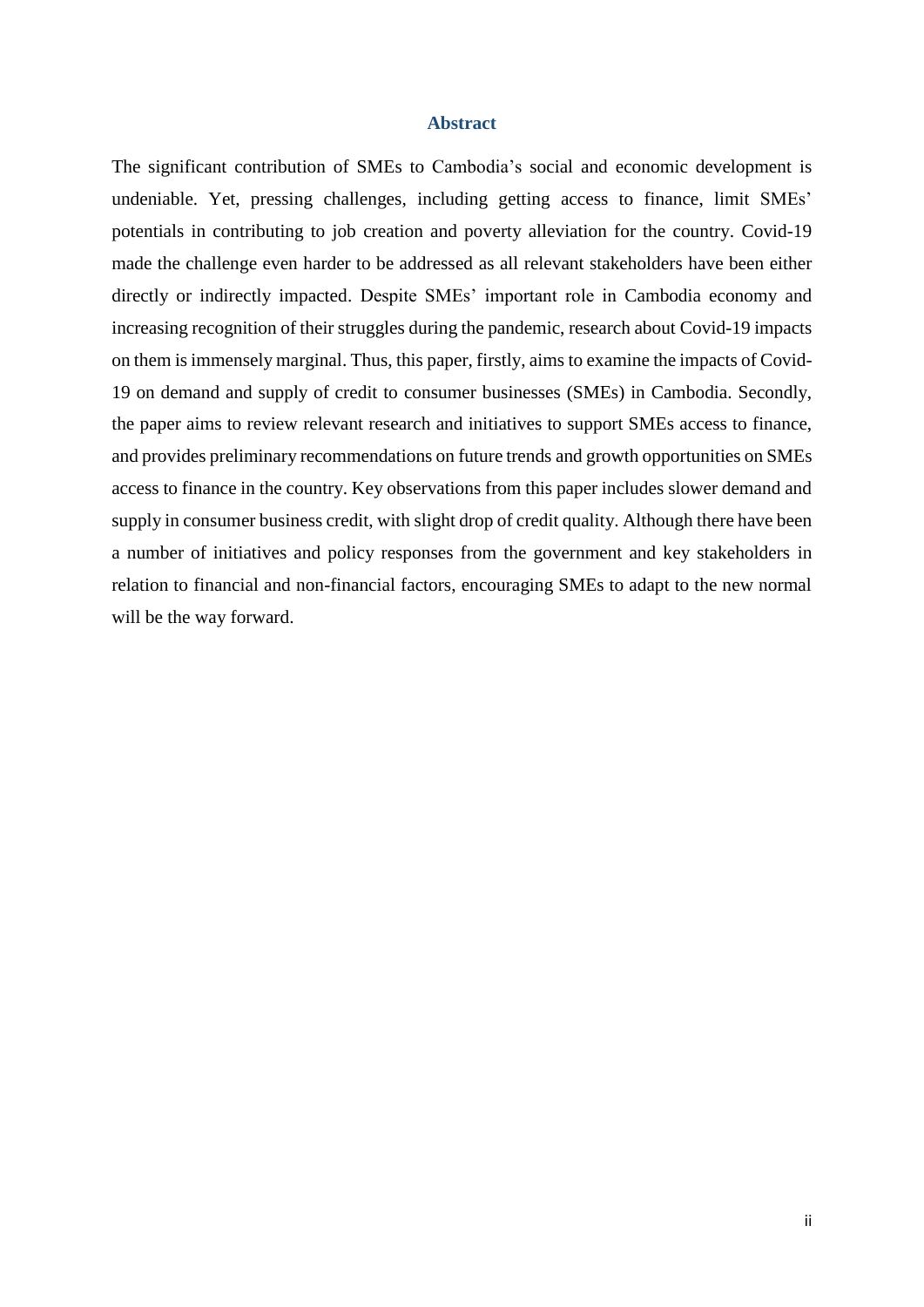## **List of Figures:**

| Figure 5: Annual Growth Rate of Loan Balance to Consumer Business by Regions      |  |
|-----------------------------------------------------------------------------------|--|
| Figure 6: Annual Growth Rate of Loan Balance to Consumer Business by Institutions |  |

## **List of Tables:**

|  |  | Table 1: Annual Growth Rate of Credit Enquiry to Consumer Business by Regions      |  |
|--|--|------------------------------------------------------------------------------------|--|
|  |  | Table 2: Annual Growth Rate of Credit Enquiry to Consumer Business by Institutions |  |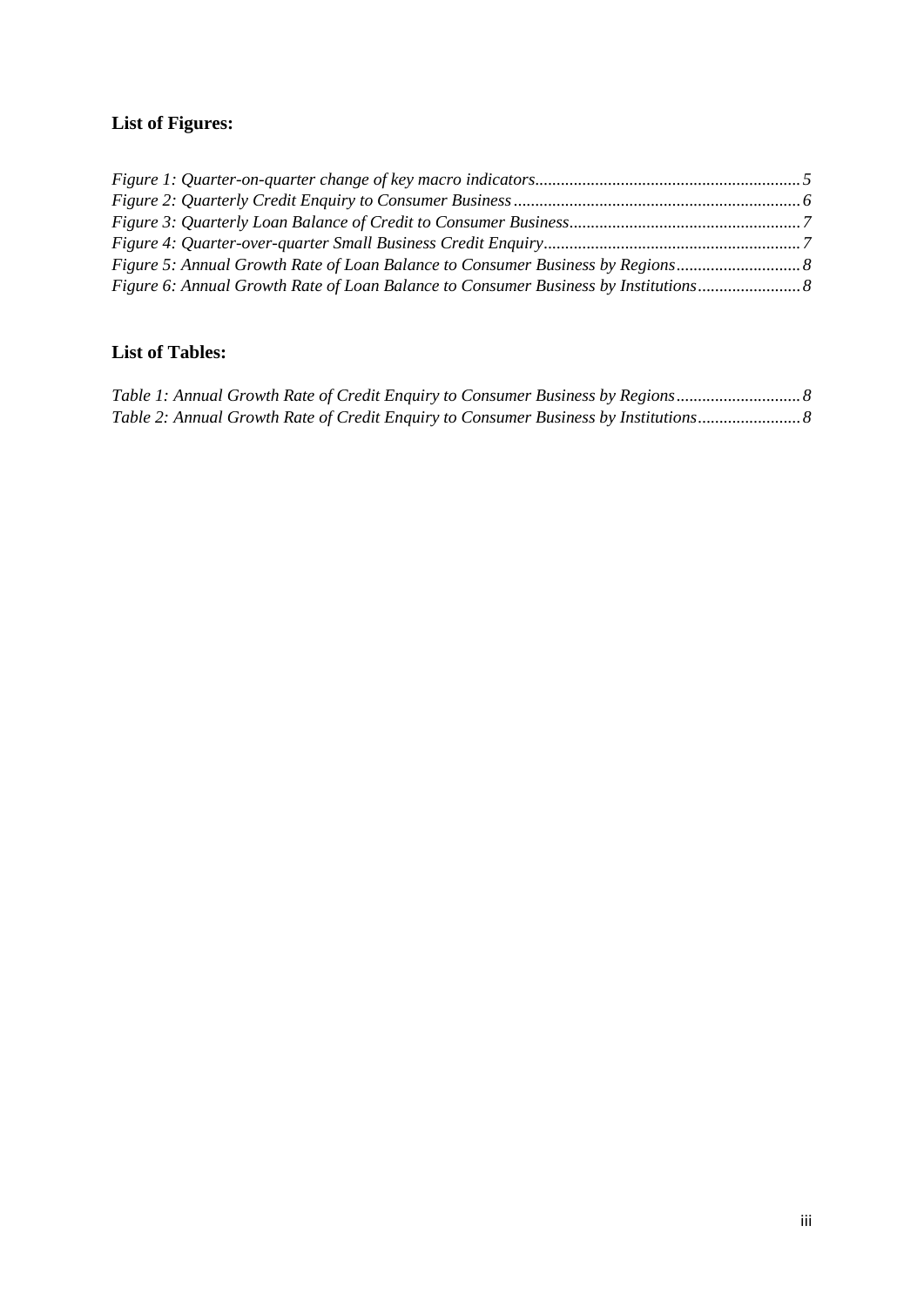#### **I. Introduction**

The prolonged situation of COVID-19 has posed a number of challenges for the world economy as well as for the Cambodian economy. During the period of 2011-2019, annual GDP in Cambodia experienced one of the world's highest and robust growth with the rate of approximately 7% on average<sup>1</sup>. Severely hit by the pandemic, Cambodia's GDP saw negative growth rate of -3.14% in 2020 as recorded by World Bank database. According to ILO (2020), COVID-19 leads to rise in global unemployment, and adversely impacts business operations especially of Small and Medium Enterprises. This is due to the adverse impact of health's containment measures to cope with the pandemic including restricted local mobility as well as domestic and international travel including quarantine requirement that result in fewer commercial transactions.

Intuitively, COVID-19 disrupts businesses including SMEs in both supply and demand sides. Lockdown measures result in fewer workers, which then scale down the production of businesses (supply side). On the other hand, in response to containment measures and consumption/income expectation, people spend less, which mean the demand weakens (demand side). Given SMEs' fewer suppliers, smaller size and less capital reserves compared to large businesses, the pandemic makes them even more vulnerable. However, the effect of the pandemic on SMEs varies across sectors, as some can be more exposed to the containment measures than some others. For instance, during the pandemic, tourism sector is reported among the most affected sectors, causing 100-120 million loss of jobs in tourism sector alone globally (UNWTO, 2020). Share of Cambodia SMEs in tourism related sector is rather small. However, the indirect effect from tourism sector to SMEs in other sectors can be significant. According to National Institute of Statistics (2015), among micro establishments in Cambodia, wholesale and retail trade has the largest share (60.7%), followed by Manufacturing (14%), and accommodation and food service activities (10.9%), whereas among small and medium establishments in the country, education shares the largest part (33.7%), followed by manufacturing (13.5%). 99.8 percent of establishments in Cambodia are Small and Medium Enterprises<sup>2</sup>, providing jobs to Cambodians with total share of more than 70 percent (NIS, 2015).

**.** 

<sup>1</sup> World Bank Data

<sup>&</sup>lt;sup>2</sup> In this paper, SMEs include Micro establishments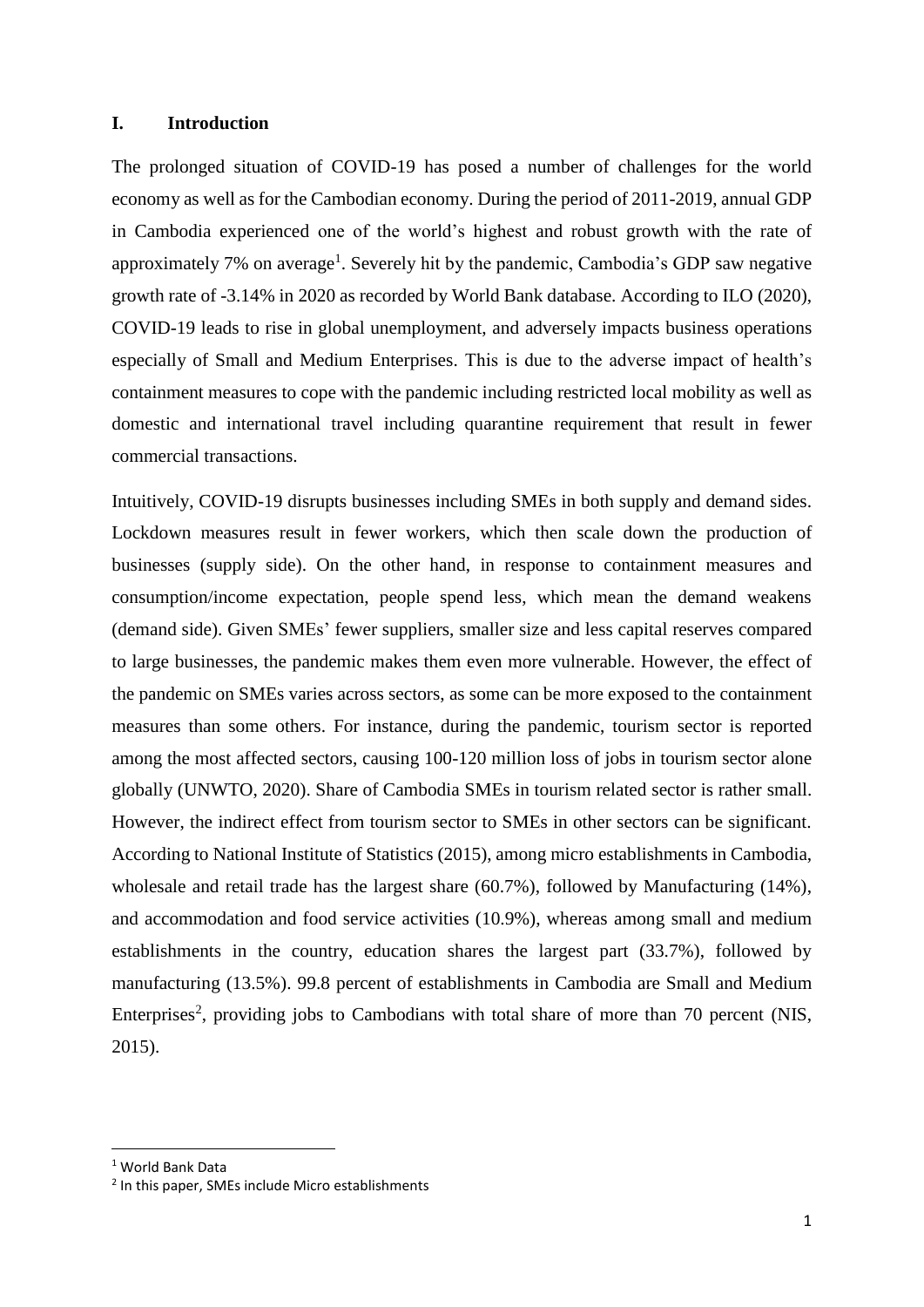Even prior to the pandemic, access to finance has always been a challenge for Cambodian SMEs. One of the reasons is that majority of SMEs in the country are in informal sector, not registered with the respective ministry or agency. With lack of sufficient legal documentations and collateral, getting access to formal loan is a challenge for SMEs. This is because large number of Cambodians SMEs are in informal sector lacking necessary documentations and collateral, impeding them from getting formal financial institutions' loans.

Getting access to finance is crucially important for SMEs. As economic impact resulting from the pandemic continues to affect SMEs, the role of access to finance has never been more vital. The demand for goods/services is expected to drop during the pandemic as people tend to save more than spending due to restricted consumers' capability to spend and their change in spending behavior as a result of anticipated economic shock to their future incomes. As such, businesses may encounter loss due to lower demand. Their commercial transactions are reduced, meaning they do not need credit as much as they should have required. On the other hand, for some businesses, to sustain their operations, they need credit from financial institutions. This can be implied that credit demand could be higher. To sum up, the effect from the pandemic for credit demand is ambiguous due to the aforementioned reasons.

To contribute to the understanding of how supply and demand of credit to SMEs is impacted by the pandemic, the authors propose trend analysis method to investigate the behavioral change of credit variables, overall consumer credit and credit to consumer businesses. The following sections are the reviews of studies on SME development in Cambodia, and their access to finance in overall. Next, the paper focuses on proposed analytical method, before proceeding to the policy review section. Lastly, there will be conclusion and preliminary recommendations.

#### **II. SMEs Development**

Prior to the investigation of the development of SMEs in Cambodia, it is important to start with a definition. There are several different definitions of SMEs, defined by different key institutions. For instance, the Ministry of Industry, Science, Technology and Innovation (formerly known as Ministry of Industry and Handicraft) determined the scale of businesses by number of employees and assets (excluding land). Furthermore, Sub-Committee of the SMEs Development Framework 2005 (NIS, 2015) specified that number of employees determines the scale of SMEs for statistical purpose, while assets (excluding land) shall be used for other purposes. Meanwhile, the General Taxation Department of the Ministry of Economy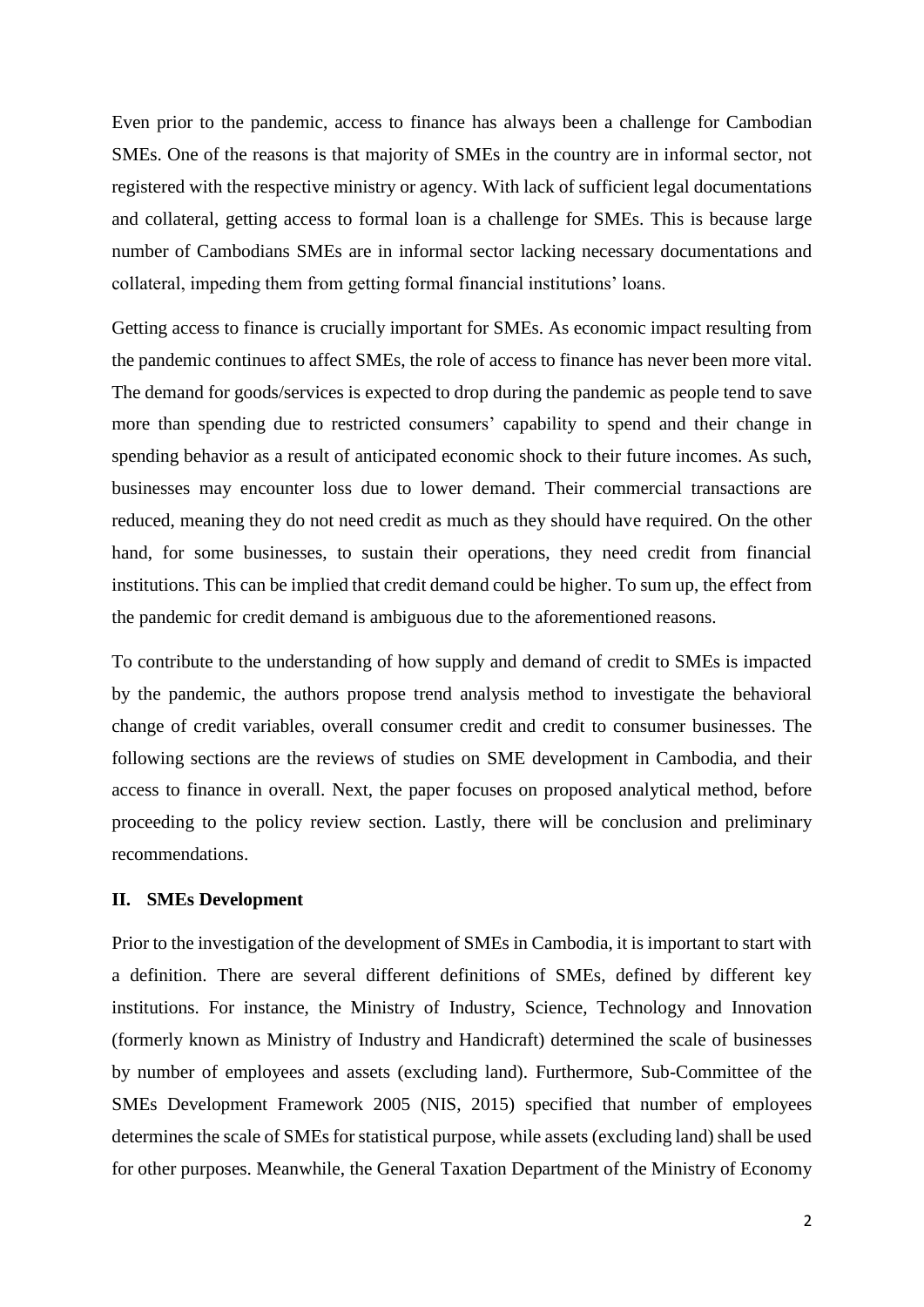and Finance (2018) determines SMEs by number of employees and annual turnover. Financial institutions, on the other hand, define SMEs by loan sizes, which could vary by institutions. Unclear and different definitions of SMEs make comprehensive analysis of SMEs particularly challenging. Given accessible data, the quantitative section of this paper will be based on business credit to consumer borrowers only, assuming SMEs' owner are individual borrowers.

The rapid development of Cambodia SMEs can be traced back to around 70 years ago. Baily (2008) claimed that the expansion of Cambodia SMEs started after the independence declaration from France in 1954. He reported that the number of registered SMEs increased from 369 in 1950s to more than 1,000 in 1958. Manufacturing sector played an important part in SMEs during the time. Subsequently, after major destruction of infrastructure in the country in Khmer Rouge regime, Cambodian SMEs started to build up again starting from late 1980s (Baily, 2008). In 2014, number of SMEs rose to over 500 thousand, capturing 99.8% of all establishments (NIS, 2015).

Recognizing the essence of SMEs' contribution in local economy, the Royal Government of Cambodia (RGC) have developed and implemented a number of policies and initiatives. In Cambodia Industrial Development Policy 2015-2025, SMEs expansion and modernization is among the key policy measures set by the RGC to support the transformation of the country's labor-intensive to skill-driven industry, as to support economic growth and development (RGC, 2015). The specific measures to support SMEs include providing tax incentives for those in prioritized sectors, promoting official registration, developing industrial zones and park to attract SMEs, and connecting SMEs to regional production network and value chain. In addition, the RGC launched Techo Startup Centre as well as Khmer Enterprise in 2018 and 2019 respectively, aiming to promote research and innovation to expand startup, and to support SMEs in terms of both financial and non-financial needs (Techo Startup Centre, 2018; Khmer Enterprise, 2019). Access to finance is known as one of the main challenges faced by Cambodia SMEs. Under the Cambodia Industrial Development Policy guidance, SMEs Bank was launched in 2020 to assist SMEs in getting access to finance and banking services.

### **III. Financial System and Access to Finance**

There are a number of financial institutions operating across Cambodia. As of December 2020, there were 65 commercial and specialized banks, 6 representative offices, 81 MFIs, 15 Leasing companies, and 245 rural credit institutions (NBC, 2020). Based on data from Financial Stability Report (NBC, 2020), banks shared more than 80% of assets and credit as of the last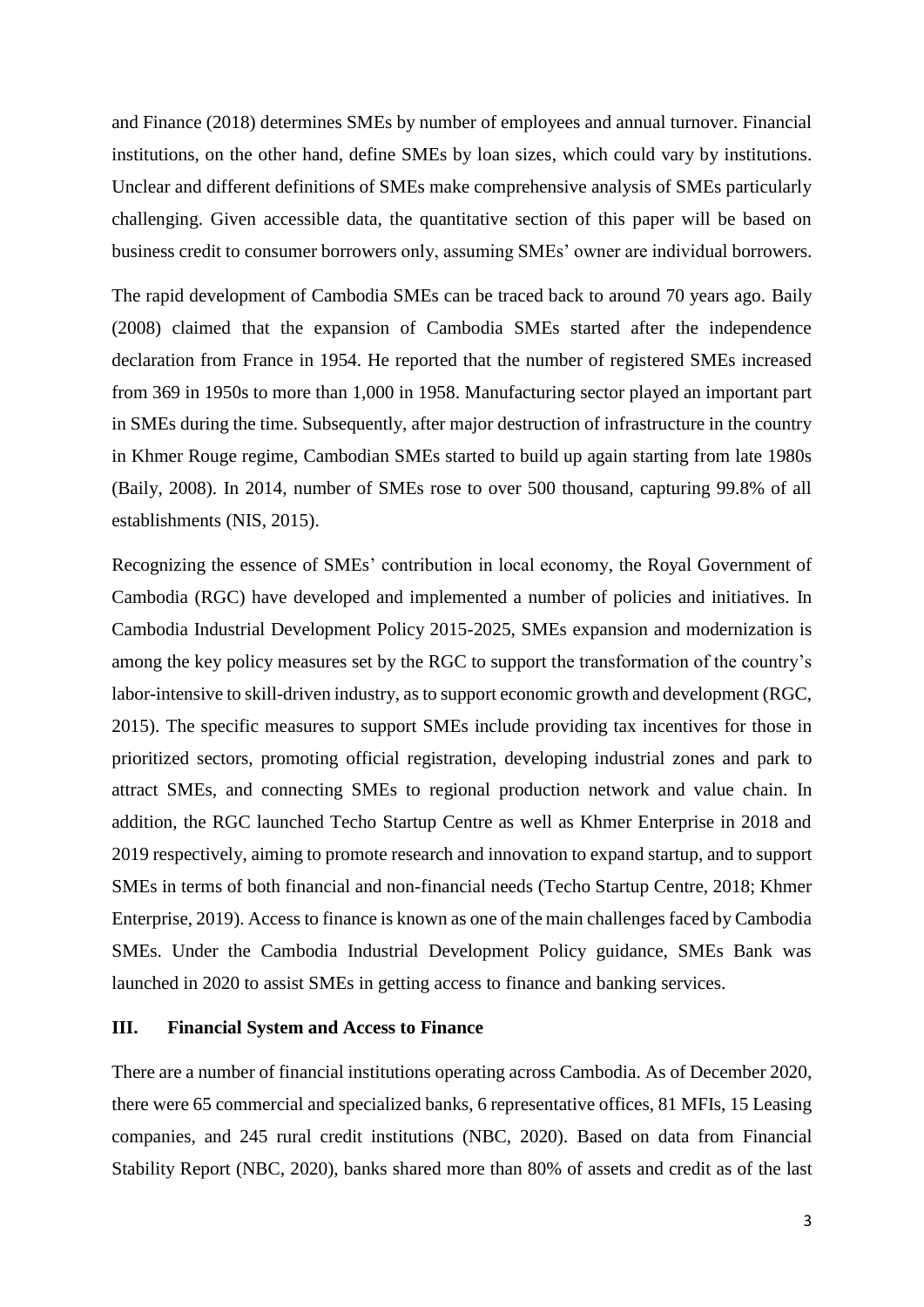quarter of 2020. This indicates that banking system dominates financial system in Cambodia. Additionally, the report highlighted that credit to banking sector was concentrated in construction, real estate activities, mortgage and trades, whereas credit to microfinance sector was found mostly in household, trade, and agriculture.

Despite large number of financial institution with branches across the country, access to finance is still a challenge. According to FinScope report, 29% of all adults are financially excluded, meaning they have never used any financial products from either formal or informal sources, while 12% used financial products/services from informal institutions (UNCDF, 2015). In the aspect of borrowing and credit, the report recorded 58% of adults not borrowing at all, at the time of the survey. For SMEs, data on financial access is not available. However, the owners of SMEs are normally individual (Ung & Hay, 2011). The authors argued that this could cause discrimination in loan approval from banks.

During Covid-19, SMEs' limited access to formal loans is one problem, another is the potential impact that the pandemic imposed on access to finance for those SMEs that are already formally covered. To understand the latter is the scope of this paper.

### **VI. Proposed Methodology**

The authors proposed trend analytical methods to examine the Covid-19 impacts on credit to small businesses in Cambodia using data from Credit Bureau (Cambodia) Co., Ltd (CBC). The proposed trend analysis method studies variables of interest, along with the investigation of cross-linkage with ongoing economic situation in Cambodia. With time series data from 1st quarter of 2018 to  $2<sup>nd</sup>$  quarter of 2021 from CBC, we can observe the trend and movement of variables of interest (loan balance and credit enquiries). This trend analysis enables us to observe the potential behavioral changes to credit market by comparing the trend prior to and since the onset of the global pandemic. In addition, the paper will also investigate annual credit data to small business, specifically, aiming to study the behavioral change of loan to consumer small businesses during the pandemic. Lastly, this paper examines loan quality as to understand whether the pandemic affects payment capability of borrowers (small businesses).

#### **1. Cross-linkage Indicators**

Several indicators including country's economic output, deposit rate, and interest rate on loan are useful for the investigation of the change of loan from time to time. These indicators reflect the changes caused by the pandemic in macro level. The changes in these indicators, in turn,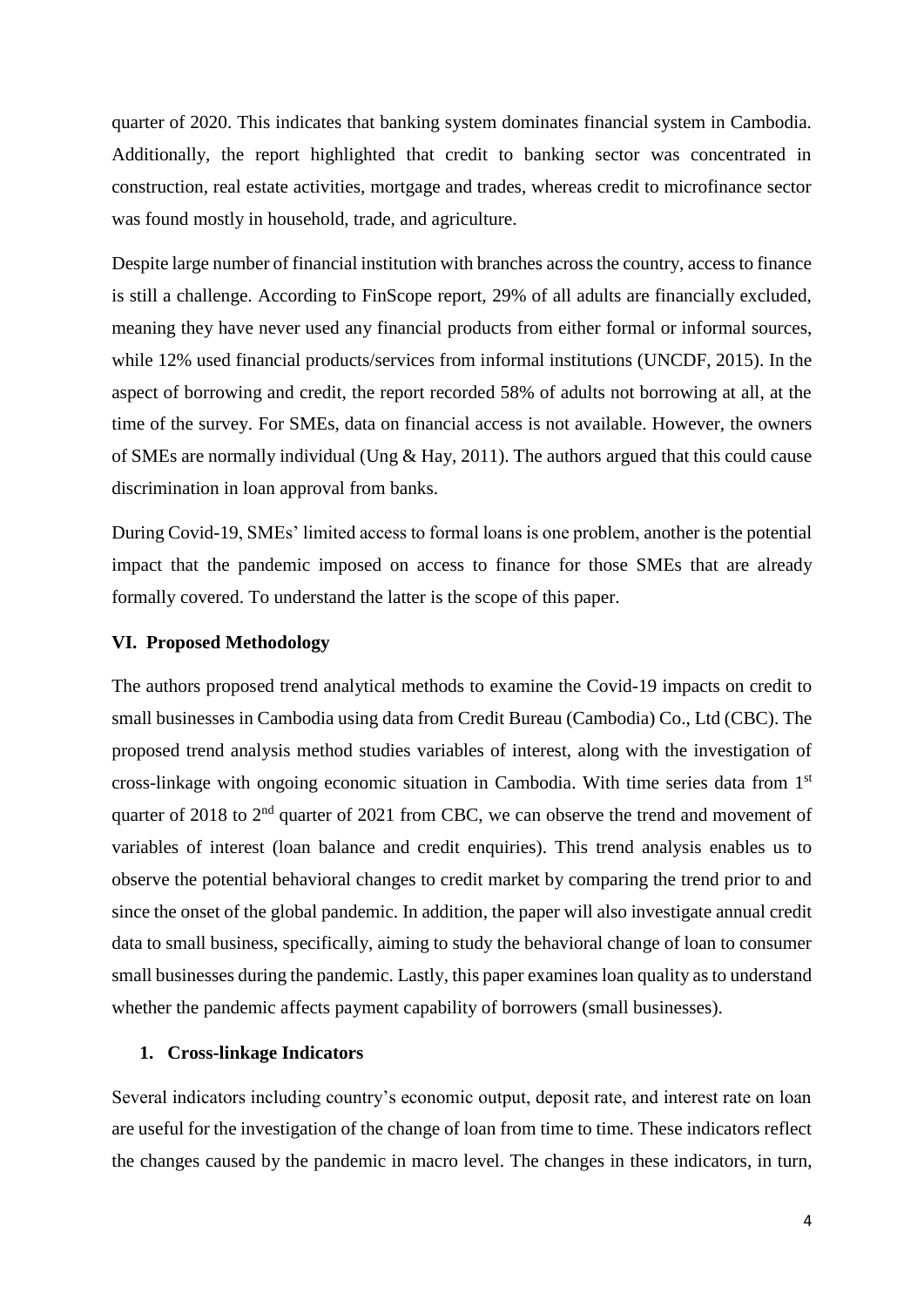affect credit market. Thus, prior to the examination of change in credit to small businesses, it is important to observe the behavioural changes in aforementioned factors. Deposit growth rate is the quarterly growth rate of deposit in all financial institutions. The higher the deposit, the more credit the financial institutions can supply to borrowers, thus higher credit growth. In terms of quarterly growth rate, below figure shows that in the  $1<sup>st</sup>$  quarter of 2020 deposit has not achieved positive growth as it normally has in previous quarters. There is obviously no sign that consumers withdraw their money out of financial institution due to the pandemic situation. The stagnant deposit suggests the wait-and-see behavior of the market. The next factor is nominal GDP, representing the country's economic output. There is no quarterly data for Cambodia GDP. However, for the sake of consistent analysis, we interpolated annualized data using linear interpolation method to convert to quarterly data. Higher nominal GDP suggests greater number of economic transactions, thus higher demand for loan. As expected, GDP annual growth rate in 2020 dropped, according to the World Bank, by 3.1%. From macro perspective, this more or less have adverse impact on credit market, assuming ceteris paribus. Another variable to study is interest rate on loan. The rate on loan in USD is used, as majority of loan is issued in USD. The lower the interest rate on loan, the higher the demand for credit. Below figure, which shows the quarterly change of interest rate compared to same quarter in



<span id="page-7-0"></span>previous years, indicates that there was drop in interest rate from the  $2<sup>nd</sup>$  quarter to the last quarter of 2019, before it stagnated in the  $1<sup>st</sup>$  and  $2<sup>nd</sup>$  quarter of 2020.

> *Figure 1: Quarter-on-quarter change of key macro indicators (Source: National Bank of Cambodia)*

### **2. Overall Consumer Credit**

The overall credit enquiry includes enquiries made in the categories of personal finance, credit card, mortgage, and small business. The last category, small business, shares over 50% of total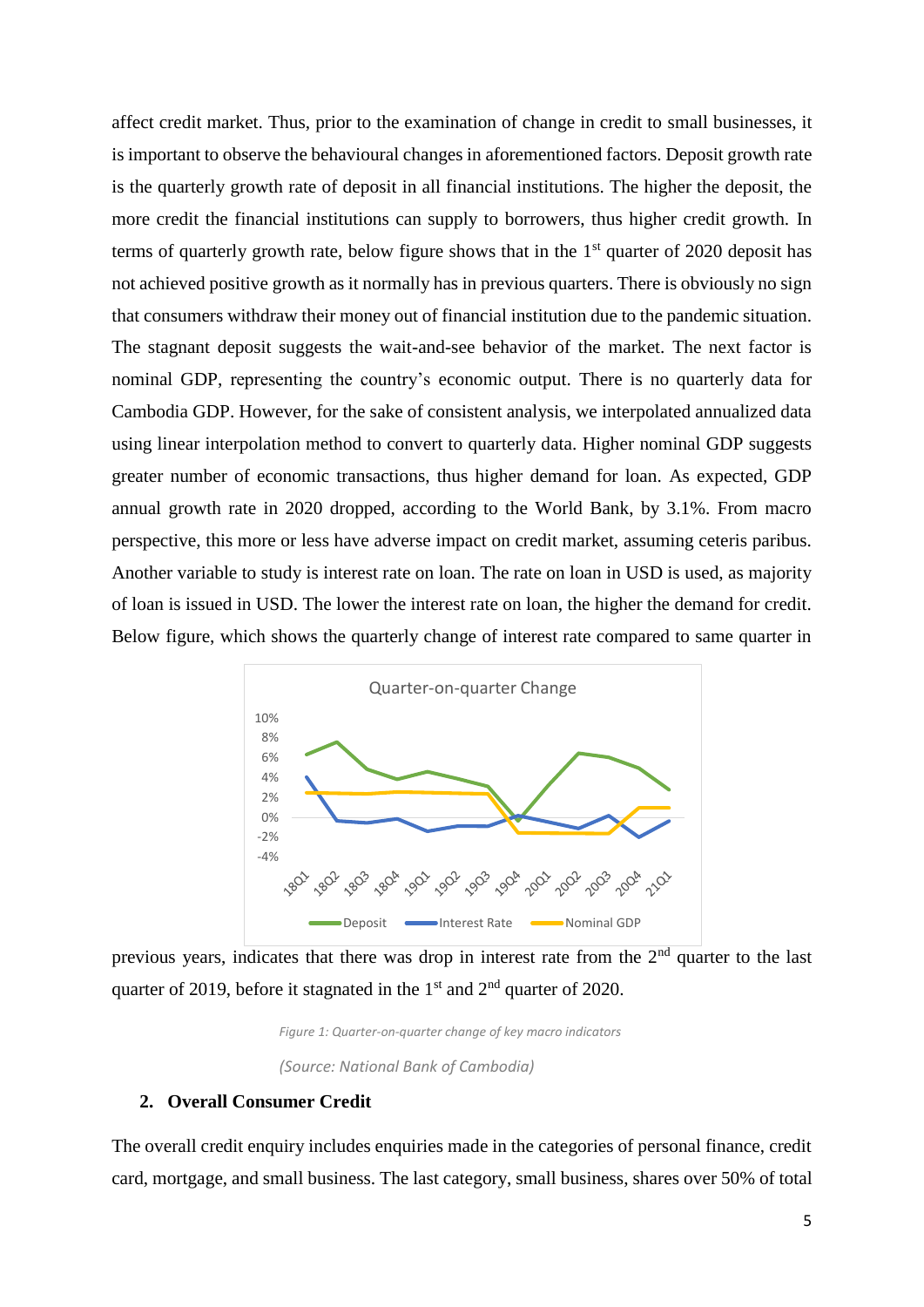credit enquiry. Overall credit enquiry trends upward from the last quarter of 2018 to the first quarter of 2020, before it suddenly dropped in the second quarter of 2020 (Figure 2). The drop of total number of credit applications is quite significant, from approximately 1.5 million to 0.9 million. However, part of the decline can be affected by seasonality, as slower demand in credit has been seen as a pattern in quarter 2 compared to quarter 1 in the previous years.

In terms of loan balance, the trend has been upward since the first quarter of 2018 (Figure 3). Despite in relatively small scale, consumer business loan balance managed to rise in the second quarter of 2020, when credit applications saw negative growth. The upward trend nature of loan balance makes it challenging to observe the effect of the pandemic on consumer credit. However, its slower growth rate in the first and second quarters of 2020 suggest slowdown in demand for credit in consumer business.

The lag of the effect felt in the demand for credit is due to the lag of behavioral change in credit market. This was aligned with Cambodia's local transmission situation as well as policy responses. According to WHO (2020), during the first quarter of 2020 Cambodia had been dealing with comparatively small number of cases compared to the world. Moreover, in early March 2020, the country had just started to ban incoming travelers from some high-risk countries.<sup>3</sup> These suggest the lag of the impact from the pandemic on Cambodia economy, as on credit market in overall.



*Figure 2: Quarterly Credit Enquiry to Consumer Business* 

<span id="page-8-0"></span>**.** 

<sup>3</sup> [Cambodia Bans Entry From Five Countries, Records Two New Virus Cases \(voacambodia.com\)](https://www.voacambodia.com/a/cambodia-bans-entry-from-five-countries-records-two-new-virus-cases-/5328738.html)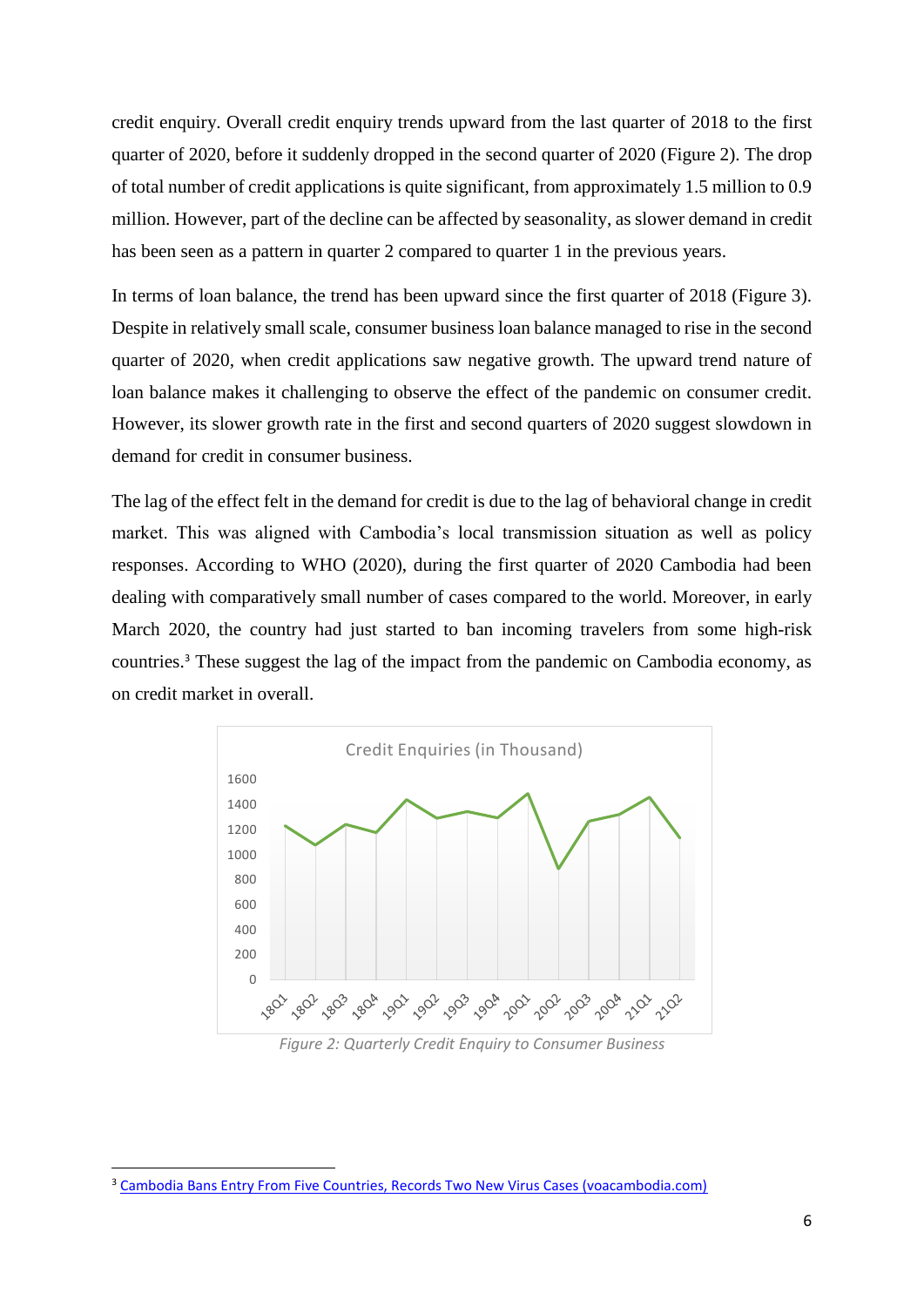

<span id="page-9-0"></span>*Figure 3: Quarterly Loan Balance of Credit to Consumer Business*

### **3. Small Business Credit**

In CBC database, credit category of small business refers to business loan approved to individual borrowers. Indicating the intention to obtain loan, credit enquiry to small business well represents the demand for credit from borrowers. Below graph indicates the drop of 29% in number of enquiries to small businesses in the second quarter of 2020. The change is compared to same quarter in previous year.



*Figure 4: Quarter-over-quarter Small Business Credit Enquiry* 

<span id="page-9-1"></span>In 2019, credit enquires to small business experienced remarkable increase, with an annual growth rate of 13%, reaching 2.48 million applications. Subsequently, in 2020, the enquiries slightly dropped by 6%. The enquiry concentrated in Plain region, followed by Tonle Sap. Its growth rate fell in all main regions, except in Plateau where there was 1 percent growth. More than 50% of credit enquiry for small business purpose were seen in Microfinance Deposit Taking Institutions (MDIs), followed by banks.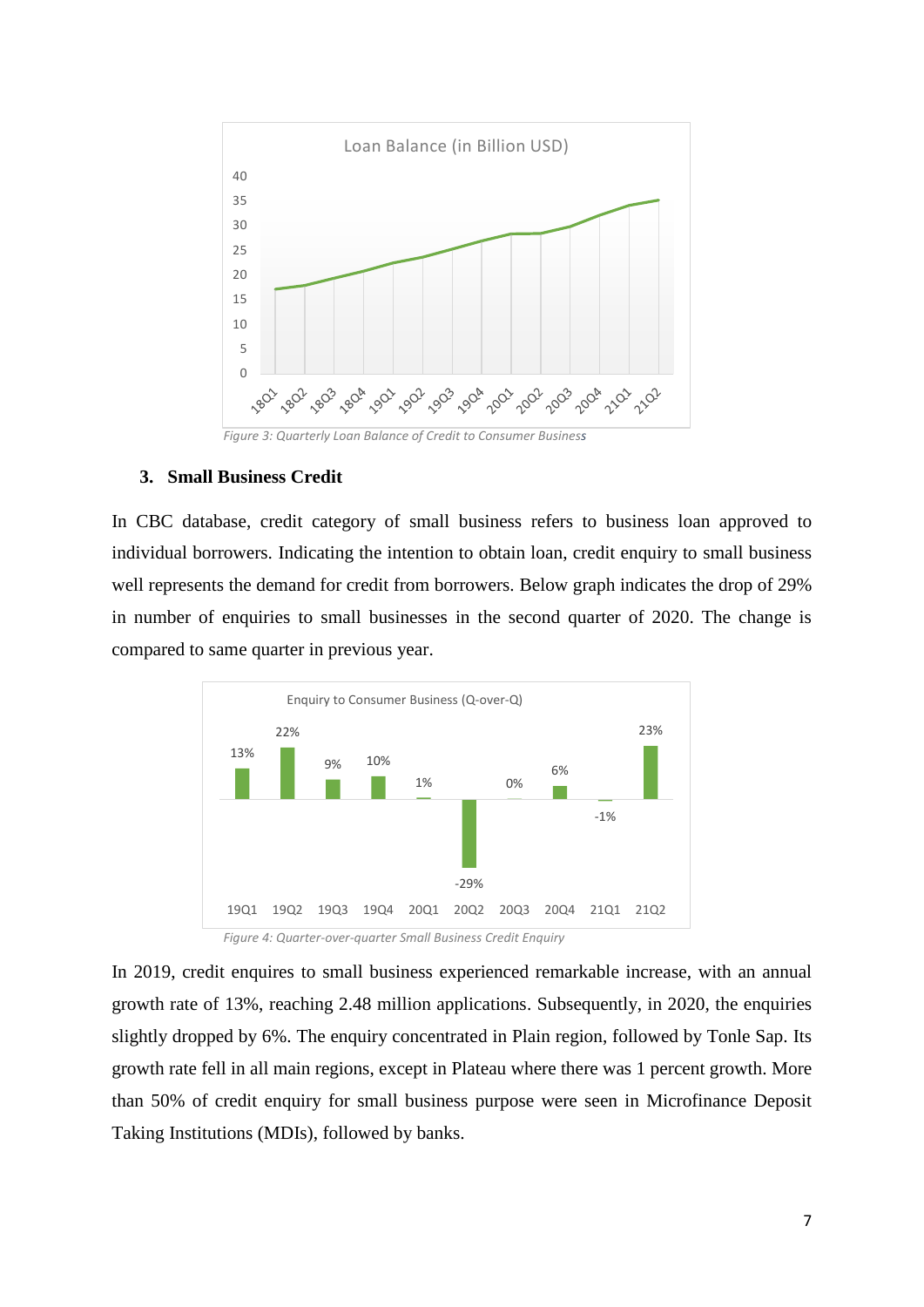| Region    | Growth rate in 2019 | Growth rate in 2020 |
|-----------|---------------------|---------------------|
| Tonle sap | 14%                 | $-3%$               |
| Plain     | 12%                 | $-9%$               |
| Coastal   | 11%                 | -5%                 |
| Plateau   | 21%                 | 1%                  |

<span id="page-10-2"></span>*Table 1: Annual Growth Rate of Small Business Credit Enquiry by Regions*

| <b>Institution</b> | Growth rate in 2019 | Growth rate in 2020 |
|--------------------|---------------------|---------------------|
| <b>Banks</b>       | $-2%$               | 9%                  |
| <b>MDIs</b>        | 28%                 | $-15%$              |
| <b>MFIs</b>        | $-10%$              | 6%                  |
| <b>Others</b>      | 50%                 | 31%                 |

*Table 2: Annual Growth Rate of Credit Enquiry to Consumer Business by Institutions*

*(Source: Authors' calculation based on CBC data)*

<span id="page-10-3"></span>Loan balance to small business partly represents credit supply from financial institution to consumer borrowers for business purpose. However, the decrease or increase of loan balance can also depend on demand for credit in the first place. According to CBC data, loan balance in small business credit saw positive annual growth rate, 27% and 19% in 2019 and 2020 respectively. Despite remaining positive, growth of small business loan balance relatively slowed. The slower growth rate was seen across the main regions, and institutions.



<span id="page-10-0"></span>*Figure 5: Annual Growth Rate of Loan Balance to Consumer Business by Regions*



<span id="page-10-1"></span>*Figure 6: Annual Growth Rate of Loan Balance to Consumer Business by Institutions*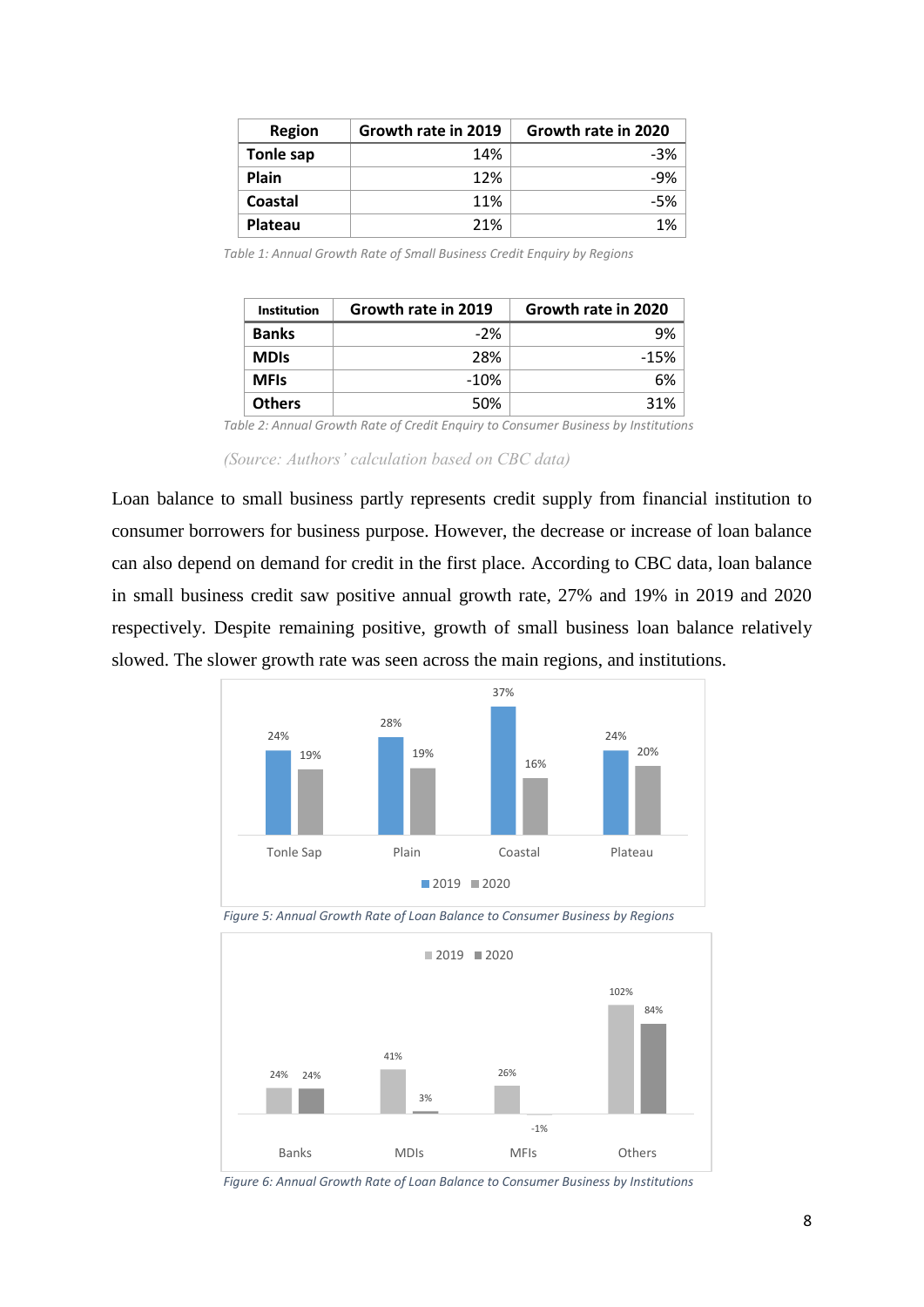Apart from the demand and supply for credit, loan quality is another important indicator to investigate, as it demonstrates the potential impact on loan quality, as on borrowers' capability to pay back loans for business purpose. 30+ DPD ratio, showing the ratio of loans with late payment 30 days past due date, is used at CBC to indicate the portfolio's risk of default. 30+ DPD ratio in both overall credit and credit to consumer business had gone down 2019 compared to 2018. In 2020, the ratio went up from 1.27% to 1.69% for overall credit, and from 1.36% to 1.61% for credit to consumer business. DPD ratio can be higher without the NBC's restructured loan policy. For small business credit, restructured loan rose from approximately \$2.2 billion in second quarter of 2020 to \$3.6 billion in second quarter of 2021.

#### **4. Limitations**

The methodology used enables us to examine the observable impact of the pandemic, with the cross-linkage to key macro indicators. However, there are limitations in this proposed method. We can only investigate the trend and movement of the variable of interests. This would be important for primarily observation; however, we cannot conclude that any potential impact is totally from the pandemic as there are other factors contributing to the trend as well. Furthermore, to what extent the impact from the pandemic have on credit to consumer businesses are still unknown.

#### **VI. Initiative and Policy Response Review**

To mitigate risks posed by the COVID-19 pandemic as to help businesses particularly SMEs to cope with the on-going pandemic, Cambodia government has commenced a number of policy responses and initiatives. In March, 2021, first state-owned credit guarantee enterprise, Credit Guarantee Corporation of Cambodia Plc. (CGCC), launched its first guarantee scheme called Business Recovery Guarantee Scheme (CGCC, 2021). The first scheme, with total scheme size of 200 million USD, aims to help businesses to get access to formal loans in the forms of working capital or investment or business expansion. This scheme will be valid until end of 2022. Subsequently, in September 2021, the second scheme, called Co-Financing Guarantee Scheme (CFGS), which targets loans under the SMEs Co-Financing Scheme Phase II of the SME Bank of Cambodia, was introduced. With the same purpose to enhance access to credit for SMEs, this 50-million-USD-size scheme will be valid until the amount is fully consumed. These two schemes enable SMEs with limited collateral to get loans as to support business and economic recovery from the pandemic.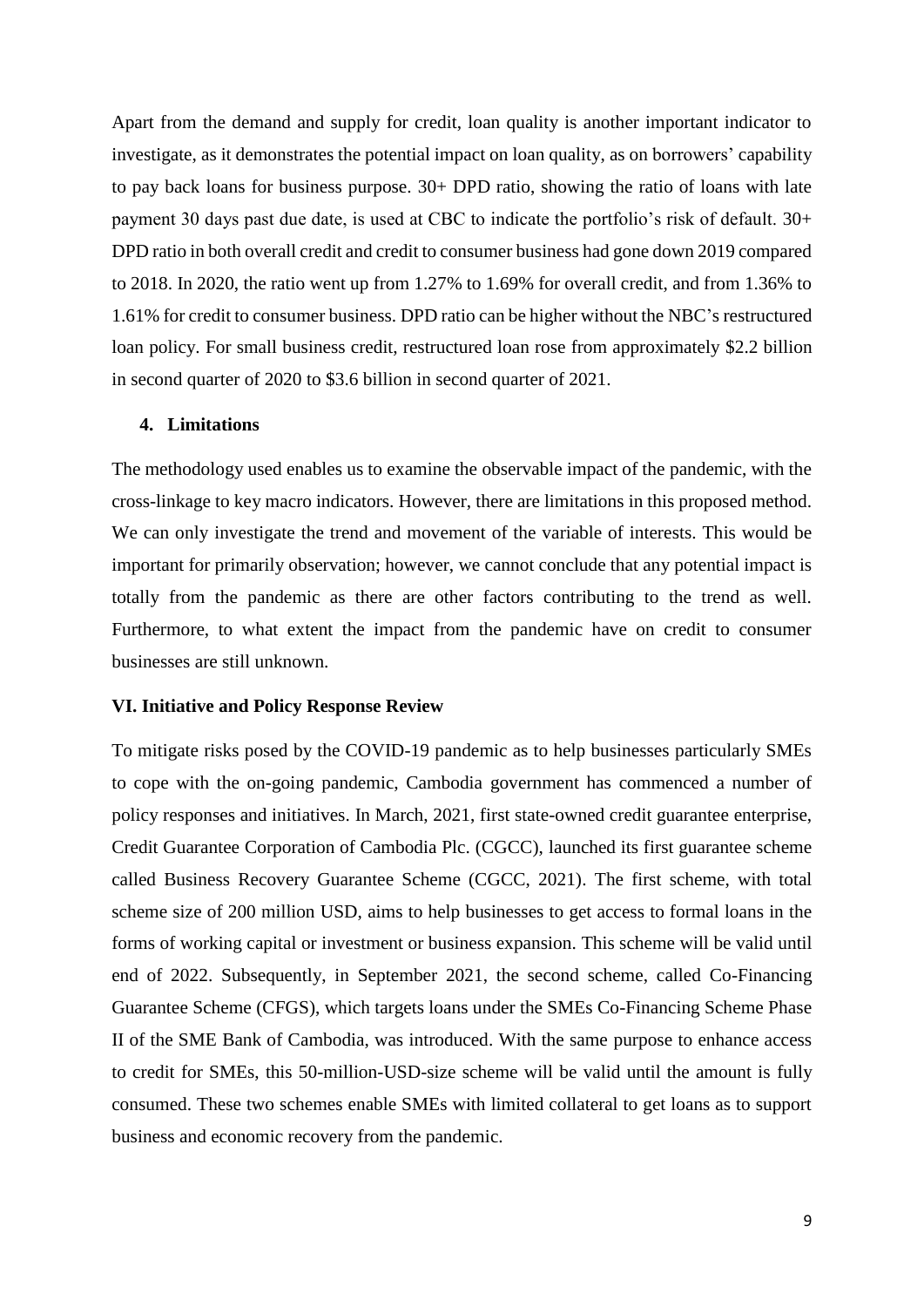In addition, The National Bank of Cambodia (NBC) also intervenes in the aspect of easing monetary policy, supporting borrowers, financial institutions and the stability of financial sector as a whole during such difficult time. In March 2020, the NBC issued a circular, encouraging financial institutions to restructure loans to customers that have been affected by the pandemic. Loan restructuring can be in the forms of delaying interest, principal payment, or other charges payment. This circular was set to be valid till mid of 2021. Afterward, given on-going pandemic situation, in May 2021, the NBC decided to extend loan restructuring till end of 2021. Loan restructuring helps reducing loan default as the economic shock of the pandemic hit borrowers' repayment capability. Another measure of the central bank is to maintain reserve requirement at 7 percent for both deposit and borrowing. Additionally, the NBC carries on with the intervention in exchange market in order to maintain exchange rate stability. The above-mentioned easing measures contribute to the economic recovery, by supporting borrowers who have been affected financially.

#### **V. Conclusion and Preliminary Recommendations**

Trend analysis suggests that there is observable impact of the pandemic on credit to consumer business, particularly in the first two quarters of 2020. However, the recovery seems to begin subsequently. Quarter-over-quarter change of credit enquiry to consumer business experienced significant drop (-29%) in the second quarter of 2020. The decline was seen across the main regions, except Plateau region where there was slight grow of 1%. Moreover, by institution level, the decline was seen only in MDIs (-15%). In terms of loan balance, credit to consumer business experienced slower growth, compared to same quarter in previous year.

As previously stated, there are limitations in the method used in this study. Given limited data of higher frequency for more sophisticated models and methodologies, this study used trend analysis on overall credit and credit to consumer business data. Trend analysis allows only observations, not the quantification. Future studies may benefit from adopting more advanced method to look at the relationship between credit variable and other potential dependent variables. Moreover, future study can extend to the study of SMEs' access to finance, concentrating on those that are not formally covered by financial institutions.

From the findings as well as the above review of existing initiatives and policy responses, this paper will conclude with preliminary recommendations. To survive the pandemic, SMEs, given smaller scale and more vulnerable state, need assistance from the government and stakeholders. As previously mentioned, Cambodian government has contributed to the survival journey of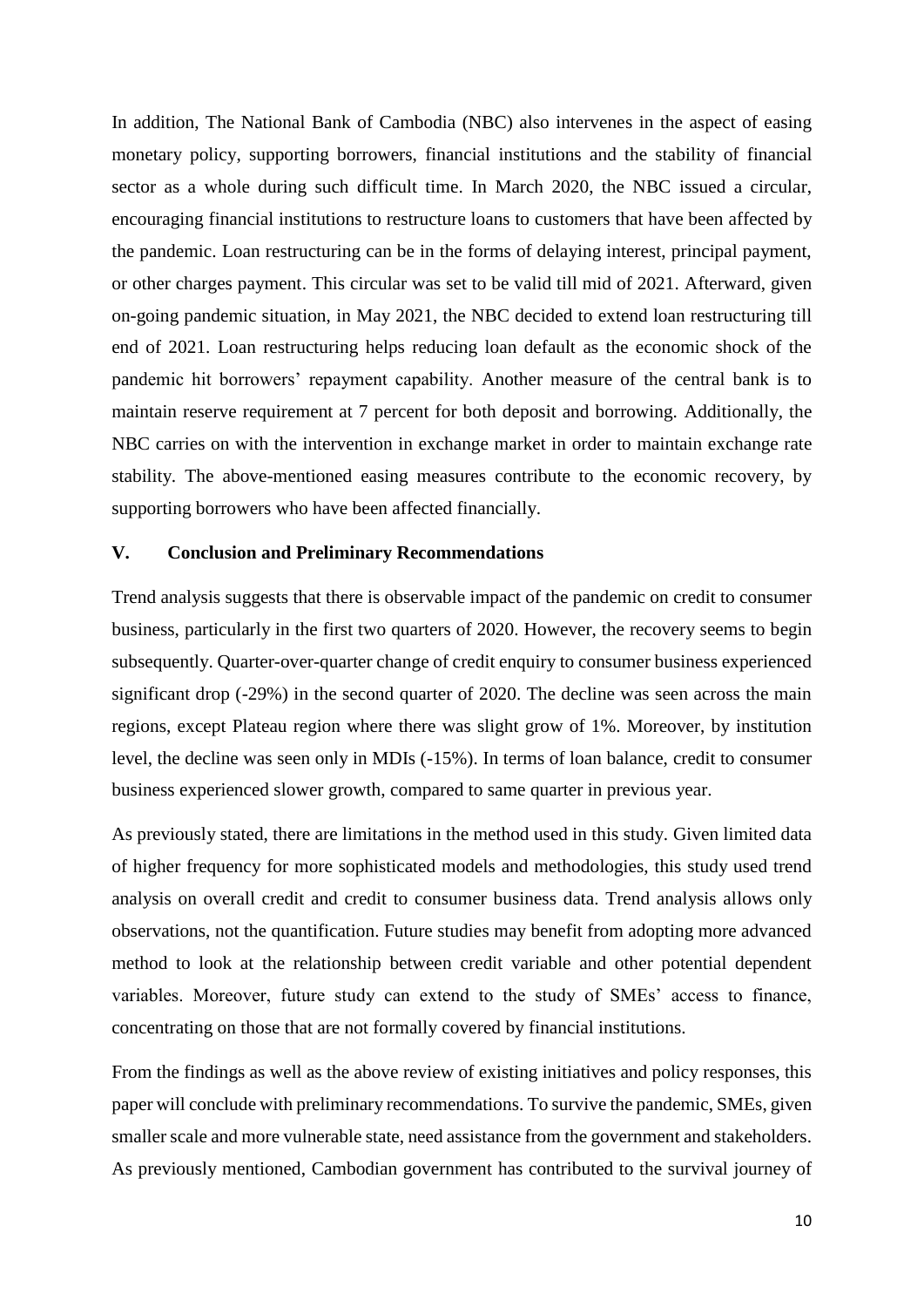the SMEs. However, assisting them to the right direction given opportunities and challenges posed would prepare SMEs well not only for survival but also for resilience in the market. This paper proposes three recommendations for SMEs access to finance. Firstly, during this unprecedented time, ability to have some spaces to breath financially, as the ability to request for restructured loan, for example, is undeniably important for SMEs. This is exactly what the NBC is already implementing. As the pandemic situation is still going on, to extend the restructured loan circulation as need to is what this paper is supporting. According to the NBC, restructured loan has surged to 4.2 billion USD which is equal to over 280 thousand borrowers across the country. Without the circulation, SMEs would struggle financially. Secondly, providing financial assistant focusing on prioritized sectors and growth opportunities for SMEs is key. CGCC's guarantee progress report (2021) shows that out of over 15 million USD loan amount guaranteed, approximately 60% were given to non-prioritized sectors. Thus, there is room for increasing the share to prioritized sectors such as industry, service and agriculture. Furthermore, although the pandemic has posed challenges to SMEs, there are opportunities they should embrace to adapt and to be resilient. For instance, SMEs may benefit from the increasing e-commerce transactions due to limited physical visits during the pandemic. If successful, this not only helps them survive from the pandemic but also prepare them well for the future business operation and reaching potential as well as targeted customers. Last but not least, enabling data analytics and harnessing alternative data for credit assessment, as well as promoting financial literacy would be particularly important for improving access to SME finance in the near future. If successfully adopted, data analytics and tapping on new data source for credit assessment will alleviate aforementioned challenges as to scale up the access to SME finance.